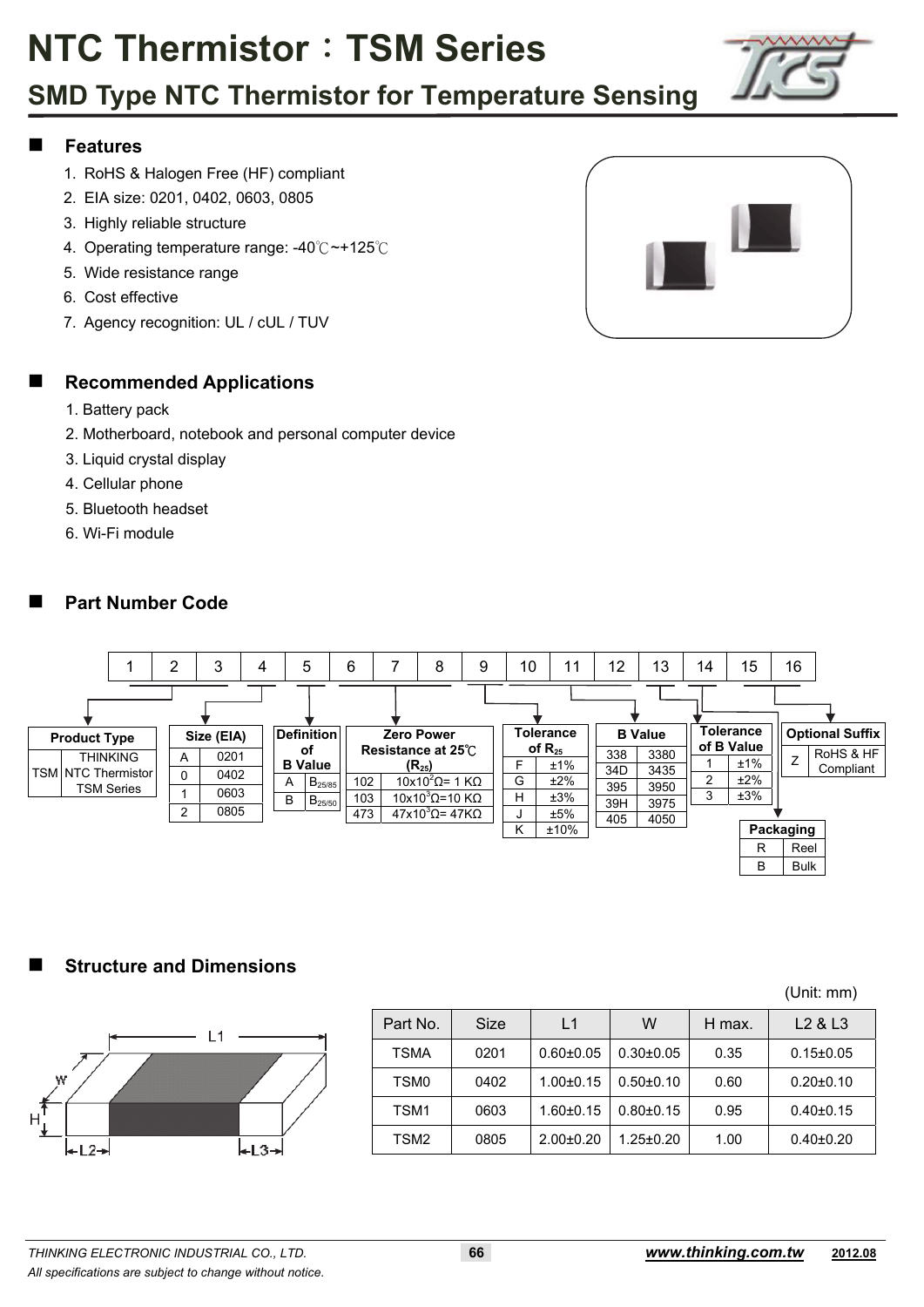

#### **Electrical Characteristics**

|                                |      | Zero Power<br>Resistance | Tolerance<br>of |       | B<br>Value | Tolerance<br>of | Max. Power<br>Dissipation | Dissipation<br>Factor | Thermal<br>Time | Operating<br>Temperature    |                      | Safety<br>Approvals |                |
|--------------------------------|------|--------------------------|-----------------|-------|------------|-----------------|---------------------------|-----------------------|-----------------|-----------------------------|----------------------|---------------------|----------------|
| Part No.                       | Size | at 25°C                  | $R_{25}$        |       |            | <b>B</b> value  | at $25^\circ\text{C}$     |                       | Constant        | Range                       | UL/                  |                     |                |
|                                |      | $R_{25}$ (K $\Omega$ )   | $(\pm\%)$       |       | (K)        | $(\pm\%)$       | $P_{max}(mW)$             | $\delta$ (mW/°C)      | $\tau$ (Sec.)   | $T_L \sim T_U({}^{\circ}C)$ | <b>CUL</b>           |                     | <b>TUV</b> CQC |
| TSMAB1037338*                  |      | 10                       |                 |       | 3380       |                 |                           |                       |                 |                             | $\sqrt{ }$           | $\sqrt{ }$          | $\sqrt{}$      |
| TSMAB683 <sup>1</sup> 425*     | 0201 | 68                       | 1, 2, 3,        | 25/50 | 4250       | 1, 2, 3         | 140                       | Approx.               | Approx.         | $-40 - +125$                | $\sqrt{}$            | $\sqrt{ }$          | $\sqrt{ }$     |
| TSMAB104 <sup>1</sup> 425*     |      | 100                      | 5, 10           |       | 4250       |                 |                           | 1.4                   | 1.2             |                             | $\sqrt{}$            | $\sqrt{ }$          | $\sqrt{ }$     |
| TSM0A103 <sub>□</sub> 34D*     |      | 10                       |                 |       | 3435       |                 |                           |                       |                 |                             | $\sqrt{}$            | $\sqrt{}$           | $\sqrt{}$      |
| TSM0A103 <sup>7395*</sup>      |      | 10                       |                 |       | 3950       |                 |                           |                       |                 |                             | $\sqrt{}$            |                     | $\sqrt{}$      |
| TSM0A2237395*                  |      | 22                       |                 |       | 3950       |                 |                           |                       |                 |                             | $\sqrt{}$            | $\sqrt{ }$          | $\sqrt{ }$     |
| TSM0A3337405*                  |      | 33                       |                 | 25/85 | 4050       |                 |                           |                       |                 |                             | $\sqrt{}$            | $\sqrt{ }$          | $\sqrt{ }$     |
| TSM0A683 <sup>1410*</sup>      |      | 68                       |                 |       | 4100       |                 |                           |                       |                 |                             | $\sqrt{}$            | $\sqrt{ }$          | $\sqrt{}$      |
| TSM0A104 <sub>1405</sub> *     |      | 100                      | 1, 2, 3,        |       | 4050       |                 |                           |                       |                 |                             | $\sqrt{ }$           | $\sqrt{ }$          | $\sqrt{}$      |
| TSM0A104 <sup>7436*</sup>      | 0402 | 100                      | 5, 10           |       | 4360       | 1, 2, 3         | 170                       | Approx.               | Approx.         | $-40 - +125$                | $\sqrt{}$            | $\sqrt{ }$          | $\sqrt{}$      |
| TSM0B103□338*                  |      | 10                       |                 |       | 3380       |                 |                           | 1.7                   | 2.0             |                             | $\sqrt{}$            | $\sqrt{ }$          | $\sqrt{ }$     |
| TSM0B473 <sup>405*</sup>       |      | 47                       |                 |       | 4050       |                 |                           |                       |                 |                             | $\sqrt{}$            | $\sqrt{ }$          | $\sqrt{ }$     |
| TSM0B104□354*                  |      | 100                      |                 |       | 3540       |                 |                           |                       |                 |                             | $\sqrt{}$            | $\sqrt{}$           | $\sqrt{}$      |
| TSM0B104 <sup>1</sup> 480*     |      | 100                      |                 | 25/50 | 4800       |                 |                           |                       |                 |                             | $\sqrt{\phantom{a}}$ | $\sqrt{}$           | $\sqrt{}$      |
| TSM0B224 <sup>7470*</sup>      |      | 220                      |                 |       | 4700       |                 |                           |                       |                 |                             | $\sqrt{\phantom{a}}$ | $\sqrt{ }$          | $\sqrt{ }$     |
| TSM0B474□470*                  |      | 470                      | 5, 10           |       | 4700       | 3               |                           |                       |                 |                             | $\sqrt{}$            | $\sqrt{ }$          | $\sqrt{ }$     |
| TSM1A202 <sup>7</sup> 340*     |      | $\overline{c}$           |                 |       | 3400       |                 |                           |                       |                 |                             | $\sqrt{}$            | $\sqrt{}$           | $\sqrt{ }$     |
| TSM1A472 <sup>34D*</sup>       |      | 4.7                      |                 |       | 3435       |                 |                           |                       |                 |                             | $\sqrt{ }$           | $\sqrt{}$           | $\sqrt{}$      |
| TSM1A472 <sub>2</sub> 370*     |      | 4.7                      |                 |       | 3700       |                 |                           |                       |                 |                             | $\sqrt{ }$           | $\sqrt{}$           | $\sqrt{}$      |
| TSM1A502 <sup>34D*</sup>       |      | $\mathbf 5$              |                 |       | 3435       |                 |                           |                       |                 |                             | $\sqrt{}$            | $\sqrt{ }$          | $\sqrt{ }$     |
| TSM1A502<br>7385*              |      | 5                        | 1, 2,           |       | 3850       | 1, 2, 3         |                           |                       |                 |                             | $\sqrt{}$            | $\sqrt{ }$          | $\sqrt{ }$     |
| TSM1A682<br>$\exists$ 34D*     |      | 6.8                      | 3, 5, 10        |       | 3435       |                 |                           |                       |                 |                             | $\sqrt{}$            | $\sqrt{ }$          | $\sqrt{ }$     |
| TSM1A682 <sup>395*</sup>       |      | 6.8                      |                 |       | 3950       |                 |                           |                       |                 |                             | $\sqrt{ }$           | $\sqrt{}$           | $\sqrt{}$      |
| $\Box$ 34D*<br><b>TSM1A103</b> |      | 10                       |                 |       | 3435       |                 |                           |                       |                 |                             | $\sqrt{}$            | $\sqrt{ }$          | $\sqrt{}$      |
| TSM1A103 <sup>39H*</sup>       |      | 10                       |                 |       | 3975       |                 |                           |                       |                 |                             | $\sqrt{}$            | $\sqrt{ }$          | $\sqrt{ }$     |
| TSM1A103 <sup>1430*</sup>      |      | 10                       | 5, 10           | 25/85 | 4300       | 3               |                           |                       |                 |                             | $\sqrt{}$            | $\sqrt{ }$          | $\sqrt{ }$     |
| TSM1A223 <sup>392*</sup>       |      | 22                       |                 |       | 3920       |                 |                           |                       |                 |                             | $\sqrt{ }$           | $\sqrt{}$           | $\sqrt{}$      |
| TSM1A473 <sup>739H*</sup>      |      | 47                       |                 |       | 3975       |                 |                           |                       |                 |                             | $\sqrt{}$            | $\sqrt{ }$          | $\sqrt{}$      |
| TSM1A683 <sup>39H*</sup>       | 0603 | 68                       |                 |       | 3975       |                 | 210                       | Approx.               | Approx.         | $-40$ $-+125$               | $\sqrt{\phantom{a}}$ | $\sqrt{ }$          | $\sqrt{}$      |
| TSM1A104 <sub>1405</sub> *     |      | 100                      | 1, 2,           |       | 4050       |                 |                           | 2.1                   | 3.1             |                             | $\sqrt{ }$           | $\sqrt{ }$          | $\sqrt{}$      |
| TSM1A104 <sub>436</sub> *      |      | 100                      | 3, 5, 10        |       | 4360       | 1, 2, 3         |                           |                       |                 |                             | $\sqrt{}$            | $\sqrt{ }$          | $\sqrt{}$      |
| TSM1A154 <sup>1</sup> 406*     |      | 150                      |                 |       | 4060       |                 |                           |                       |                 |                             | $\sqrt{}$            | $\sqrt{ }$          | $\sqrt{}$      |
| TSM1A204∏410*                  |      | 200                      |                 |       | 4100       |                 |                           |                       |                 |                             | $\sqrt{ }$           |                     | $\sqrt{ }$     |
| TSM1A474 <sup>7415*</sup>      |      | 470                      |                 |       | 4150       |                 |                           |                       |                 |                             | $\sqrt{}$            | $\sqrt{ }$          | $\sqrt{ }$     |
| TSM1B221□350*                  |      | 0.22                     |                 |       | 3500       |                 |                           |                       |                 |                             | $\sqrt{ }$           | V                   | $\sqrt{ }$     |
| TSM1B222 <sup>7395*</sup>      |      | 2.2                      | 5, 10           |       | 3950       | 3               |                           |                       |                 |                             | $\sqrt{ }$           | $\sqrt{ }$          | $\sqrt{ }$     |
| TSM1B472 <sup>425*</sup>       |      | 4.7                      |                 |       | 4250       |                 |                           |                       |                 |                             | $\sqrt{}$            |                     | $\sqrt{}$      |
| TSM1B103□338*                  |      | 10                       |                 | 25/50 | 3380       |                 |                           |                       |                 |                             | $\sqrt{}$            | $\sqrt{ }$          | $\sqrt{}$      |
| TSM1B103 <sup>420*</sup>       |      | 10                       | 1, 2, 3,        |       | 4200       |                 |                           |                       |                 |                             | $\sqrt{}$            | $\sqrt{ }$          | $\sqrt{ }$     |
| TSM1B104 <sup>7355*</sup>      |      | 100                      | 5, 10           |       | 3550       | 1, 2, 3         |                           |                       |                 |                             | $\sqrt{}$            | $\sqrt{ }$          | $\sqrt{ }$     |
| TSM1B224 460*                  |      | 220                      |                 |       | 4600       |                 |                           |                       |                 |                             | $\sqrt{ }$           | $\sqrt{ }$          | $\sqrt{}$      |
| TSM2A 502 <sup>-34D*</sup>     |      | 5                        |                 |       | 3435       |                 |                           |                       |                 |                             | $\sqrt{}$            | $\sqrt{}$           | $\sqrt{}$      |
| TSM2A103 <sup>734D*</sup>      |      | 10                       |                 |       | 3435       |                 |                           |                       |                 |                             | $\sqrt{}$            | $\sqrt{ }$          | $\sqrt{ }$     |
| TSM2A103 <sub>□</sub> 395*     | 0805 | 10                       | 1, 2, 3,        | 25/85 | 3950       | 1, 2, 3         |                           | Approx.               | Approx.         | $-40$ $-+125$               | $\sqrt{}$            | $\sqrt{ }$          | $\sqrt{ }$     |
| TSM2A473 <sup>39H*</sup>       |      | 47                       | 5, 10           |       | 3975       |                 | 240                       | $2.4$                 | 5.4             |                             | $\sqrt{}$            | $\sqrt{ }$          | $\sqrt{ }$     |
| TSM2A104 <sup>1405*</sup>      |      | 100                      |                 |       | 4050       |                 |                           |                       |                 |                             | $\sqrt{}$            | $\sqrt{ }$          | $\sqrt{ }$     |
| TSM2A684 <sub></sub> 450*      |      | 680                      | 5, 10           |       | 4500       | $\mathfrak{Z}$  |                           |                       |                 |                             | $\sqrt{}$            | $\sqrt{ }$          | $\sqrt{ }$     |

Note 1:  $\Box$  = Tolerance of R<sub>25</sub>

\* = Tolerance of B value

Note 2: UL&cUL File No. E138827 / TUV File No. R 50167657

Note 3: Special specifications are available upon request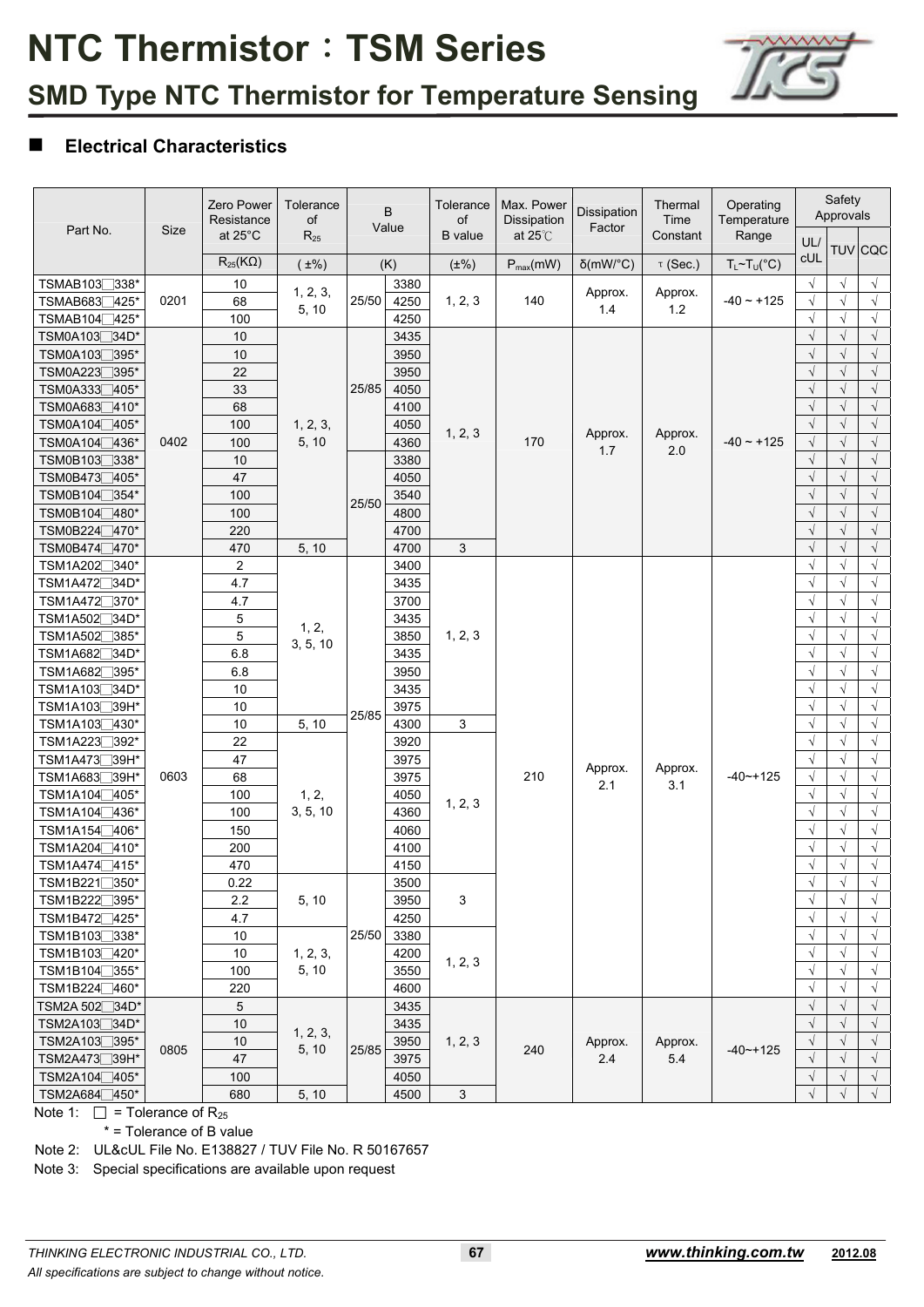



#### **Max. Power Dissipation Derating Curve**



T<sub>U</sub>: Maximum operating temperature ( $°C$ )

T<sub>L</sub>: Minimum operating temperature  $(\degree C)$ 

For example: Ambient temperature (Ta) =  $55^{\circ}$ C Maximum operating temperature ( $T_U$ ) = 125°C  $P_{Ta}=(T_U-Ta)/(T_U-25) \times Pmax = 70\% Pmax$ 

#### **R-T Characteristic Curves**

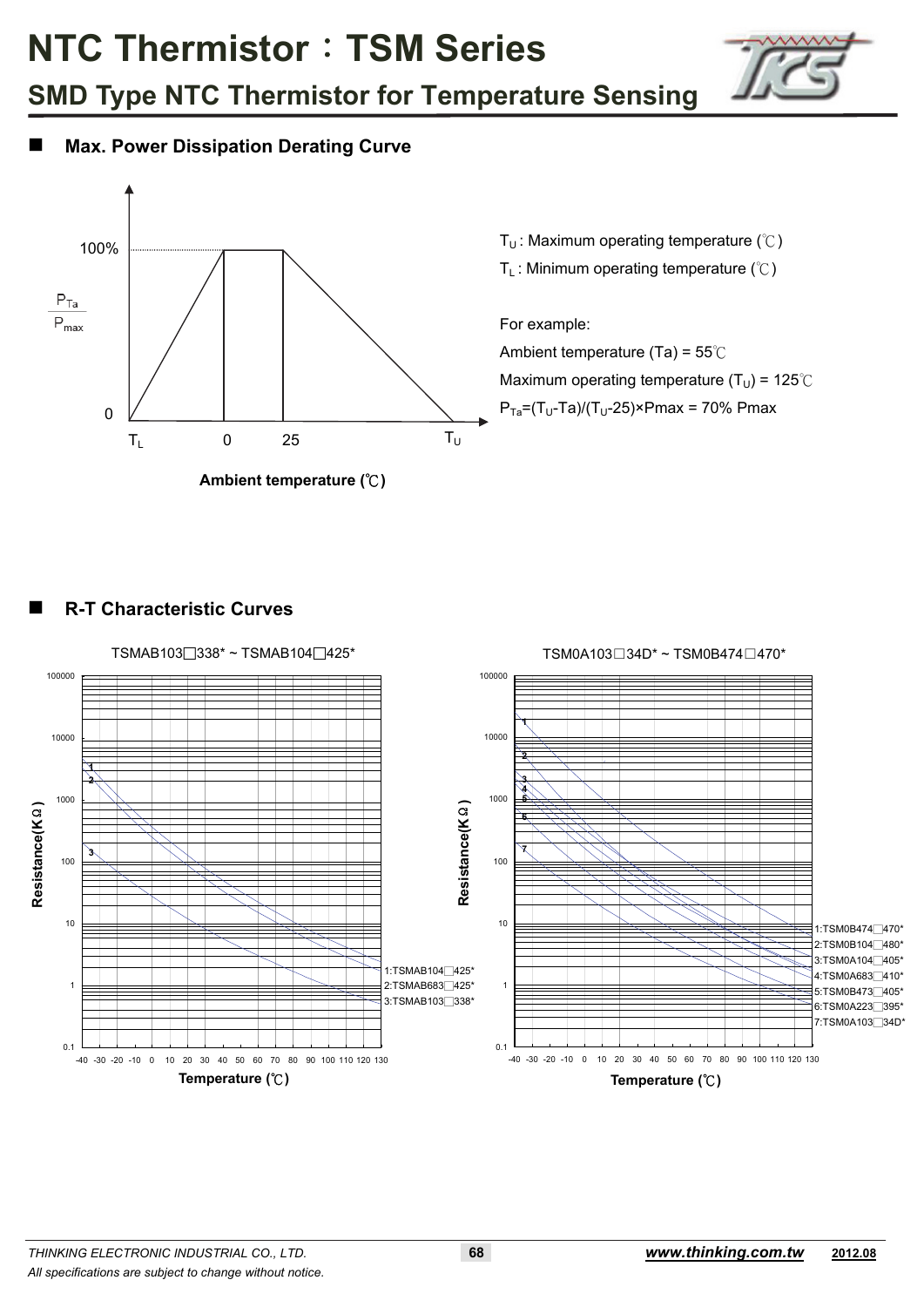

### **SMD Type NTC Thermistor for Temperature Sensing**

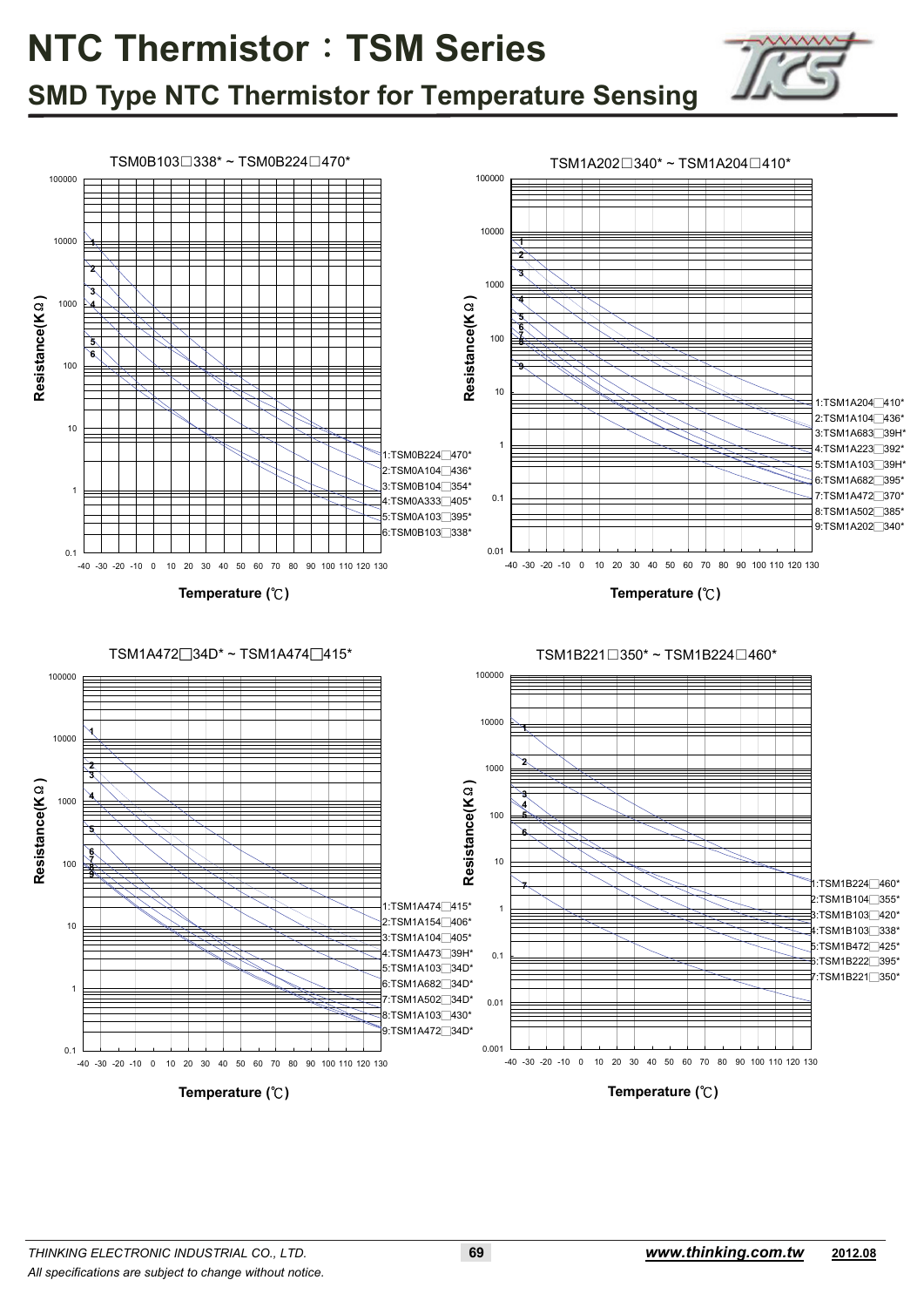

### **SMD Type NTC Thermistor for Temperature Sensing**



#### **Soldering Recommendation**

**IR-reflow Soldering Profile**



Time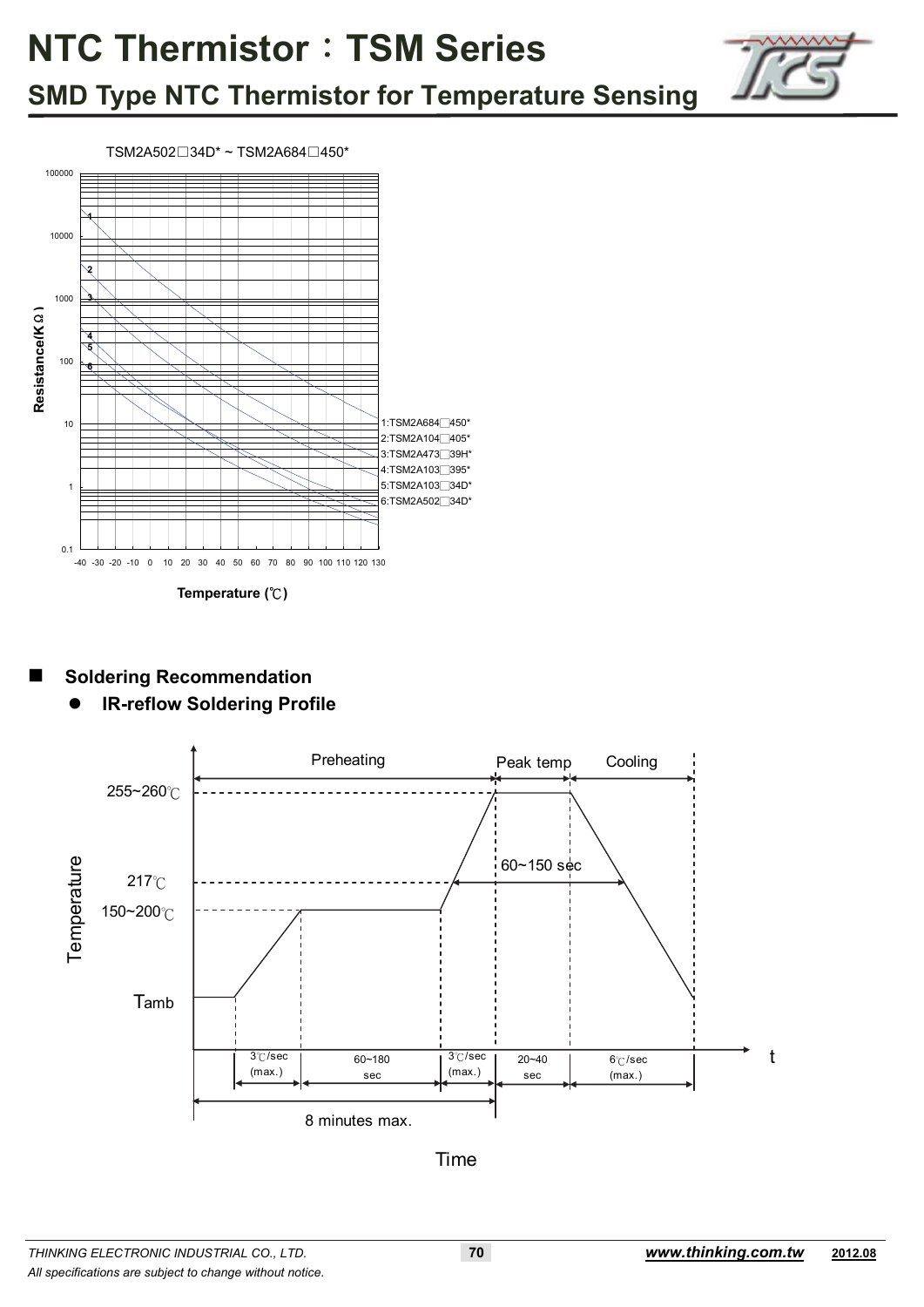

#### **Recommended Reworking Conditions with Soldering Iron**

| <b>Item</b>                                                                                             | <b>Conditions</b>    |  |  |  |  |  |  |
|---------------------------------------------------------------------------------------------------------|----------------------|--|--|--|--|--|--|
| Temperature of Soldering Iron-tip                                                                       | $360^{\circ}$ (max.) |  |  |  |  |  |  |
| Soldering Time                                                                                          | $3$ sec. (max.)      |  |  |  |  |  |  |
| Diameter of Soldering Iron-tip                                                                          | $\Phi$ 3mm (max.)    |  |  |  |  |  |  |
| Caution: Please do not touch the component surface with soldering iron directly to<br>avoid its damage. |                      |  |  |  |  |  |  |

#### **Recommended Soldering Pad Dimensions**



| <b>Size</b> | $Z$ (mm) | $G$ (mm) | $X$ (mm) | $Y$ (mm) |
|-------------|----------|----------|----------|----------|
| 0201        | 0.8      | 0.3      | 0.3      | 0.25     |
| 0402        | 1.7      | 0.5      | 0.6      | 0.6      |
| 0603        | 3.0      | 1.0      | 1.0      | 1.0      |
| 0805        | 3.4      | 1.0      | 1.4      | 1.2      |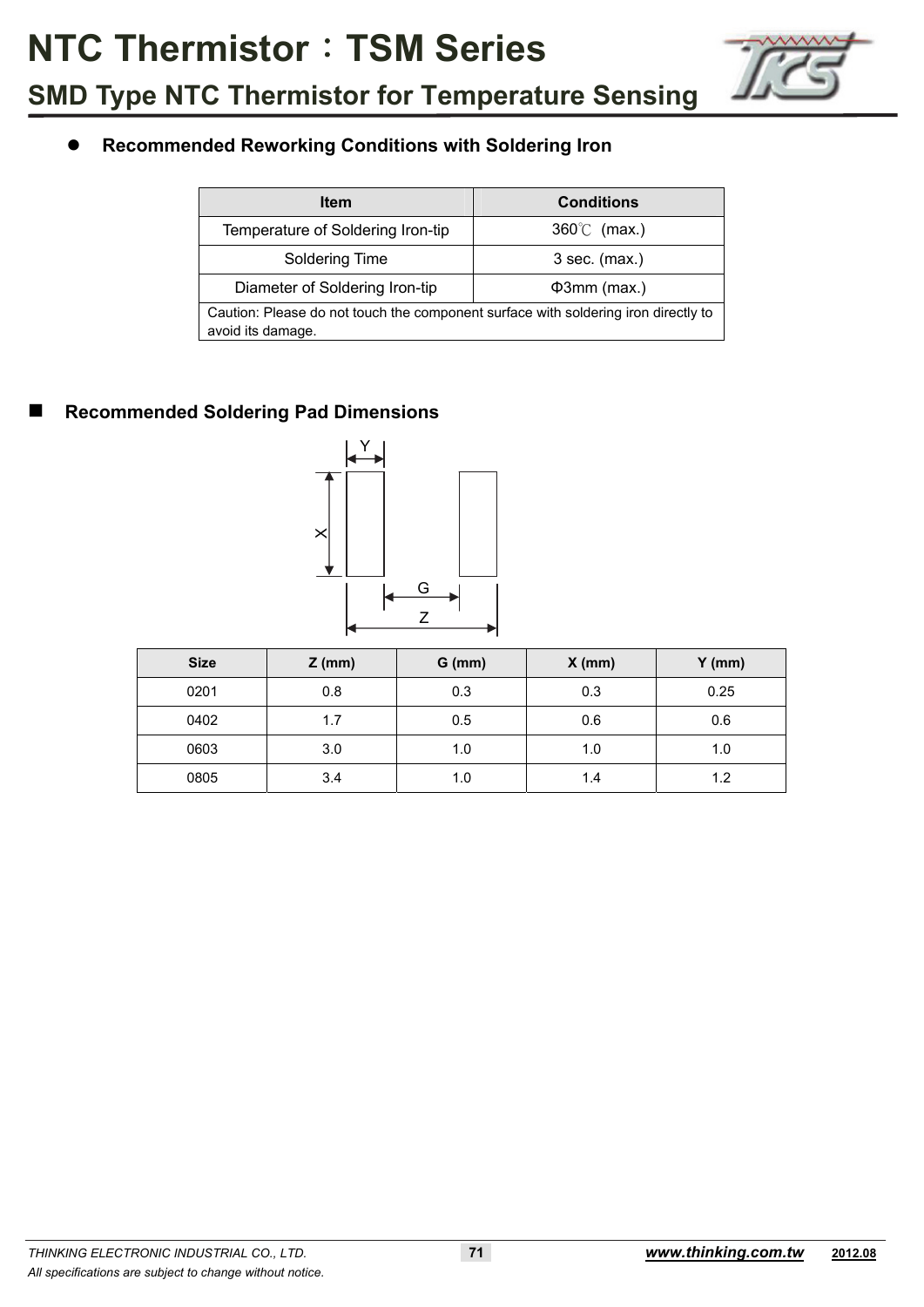

#### **Notice of Soldering and Mounting on PC Board**



 For mounting SMDs on a PC board, supporting pin is suggested for use (refer to figure b) to avoid cracks caused by external stress (refer to figure a).



If circuit bending is needed for PC board design, please refer to figure (c) for mounting positions to avoid cracks caused by stress imposed on the product. O means better,  $\triangle$  is acceptable, and X is worst.

(d) Component Orientation



Incorrect Orientation Correct Orientation

Locate SMDs horizontally to the direction that stress acts

During circuit bending, please locate SMDs horizontally to the direction in which stress act to avoid its cracks (refer to figure d).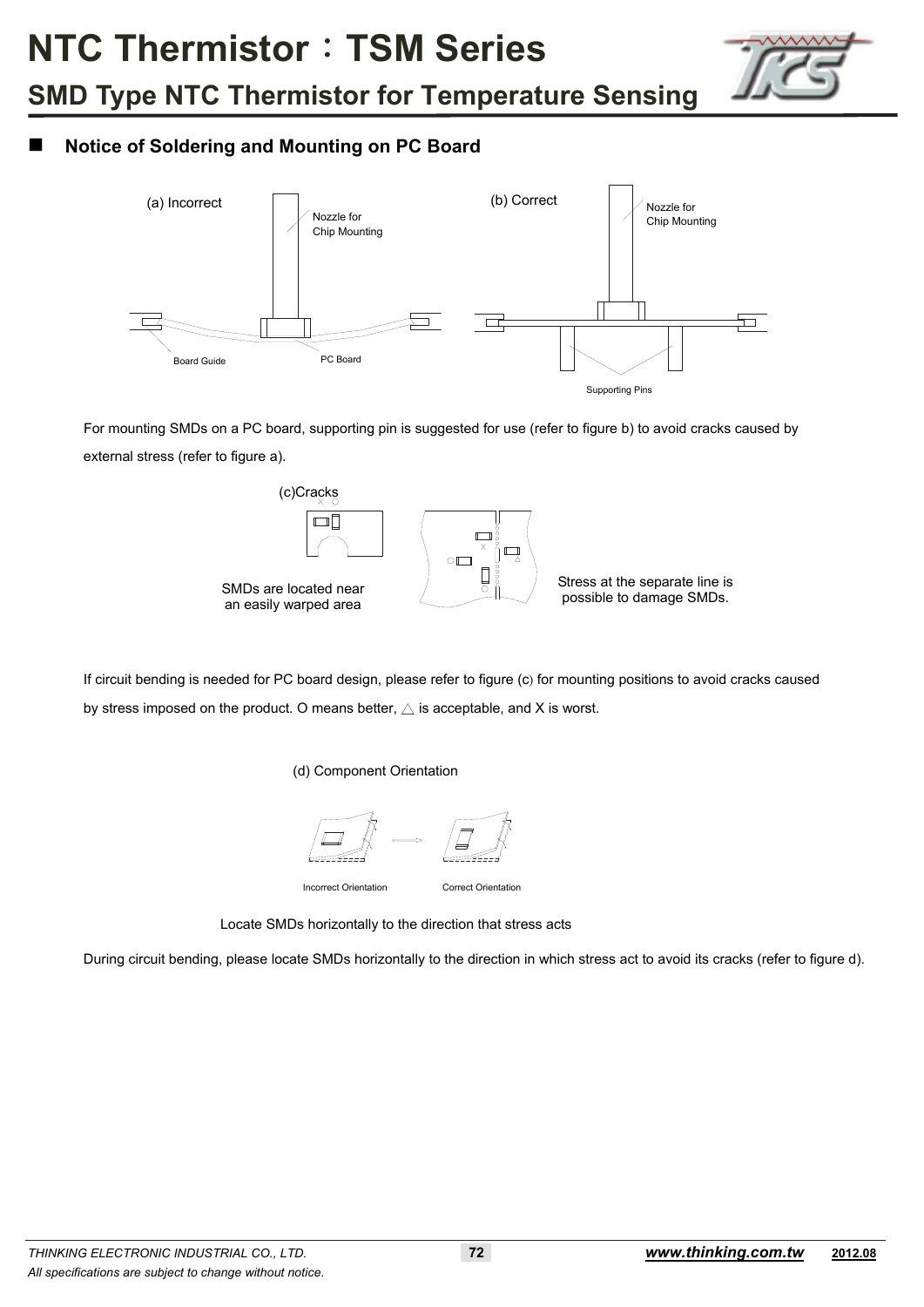

## **SMD Type NTC Thermistor for Temperature Sensing**

#### **Reliability**

| <b>Item</b>                       | <b>Standard</b> |                                                                                                                              | <b>Test conditions / Methods</b>                                                 |                  | <b>Specifications</b>                                     |  |  |  |
|-----------------------------------|-----------------|------------------------------------------------------------------------------------------------------------------------------|----------------------------------------------------------------------------------|------------------|-----------------------------------------------------------|--|--|--|
| <b>Bending Strength</b>           | IEC 60068-2-21  | Warp: 2mm for 0402,0603 and 0805<br>1mm for 0201<br>Speed $<$ 0.5mm/sec.<br>Duration: 10 sec. on PCB                         | No visible damage<br>$\triangle$ R <sub>25</sub> /R <sub>25</sub>   $\leq$ 5 %   |                  |                                                           |  |  |  |
| Solderability                     | IEC 60068-2-58  |                                                                                                                              | At least 95% of terminal<br>$245 \pm 5^{\circ}$ , $3 \pm 0.3$ sec.               |                  |                                                           |  |  |  |
| Resistance to<br>Soldering Heat   | IEC 60068-2-58  |                                                                                                                              | $260 \pm 5^{\circ}$ C, 10 ± 1 sec.                                               |                  |                                                           |  |  |  |
| High<br>Temperature<br>Storage    | IEC 60068-2-2   |                                                                                                                              | No visible damage<br>$\triangle$ R <sub>25</sub> /R <sub>25</sub> $ $ $\leq$ 5 % |                  |                                                           |  |  |  |
| Damp Heat,<br><b>Steady State</b> | IEC 60068-2-78  | 40 ± 2°C, 90~95% RH, 1000 ± 24 hrs                                                                                           | No visible damage<br>$\triangle$ R <sub>25</sub> /R <sub>25</sub>   $\leq 3\%$   |                  |                                                           |  |  |  |
|                                   |                 | The conditions shown below shall be repeated 5 cycles on PCB.                                                                |                                                                                  |                  |                                                           |  |  |  |
|                                   |                 | Step                                                                                                                         | Temperature $(\mathcal{C})$                                                      | Period (minutes) |                                                           |  |  |  |
| Rapid Change of                   | IEC 60068-2-14  | 1                                                                                                                            | $-40 \pm 5$                                                                      | $30 \pm 3$       | No visible damage                                         |  |  |  |
| Temperature                       |                 | 2                                                                                                                            | Room temperature                                                                 | 5±3              | $\triangle$ R <sub>25</sub> /R <sub>25</sub>   $\leq$ 3 % |  |  |  |
|                                   |                 | 3                                                                                                                            | $125 \pm 5$                                                                      | $30 \pm 3$       |                                                           |  |  |  |
|                                   |                 | 4                                                                                                                            | Room temperature                                                                 | 5±3              |                                                           |  |  |  |
|                                   |                 |                                                                                                                              |                                                                                  |                  |                                                           |  |  |  |
| Max. Power<br>Dissipation         | IEC 60539-1     | No visible damage<br>$25 \pm 5^{\circ}$ C, Pmax., 1000 ± 24 hrs<br>$\triangle$ R <sub>25</sub> /R <sub>25</sub>   $\leq$ 5 % |                                                                                  |                  |                                                           |  |  |  |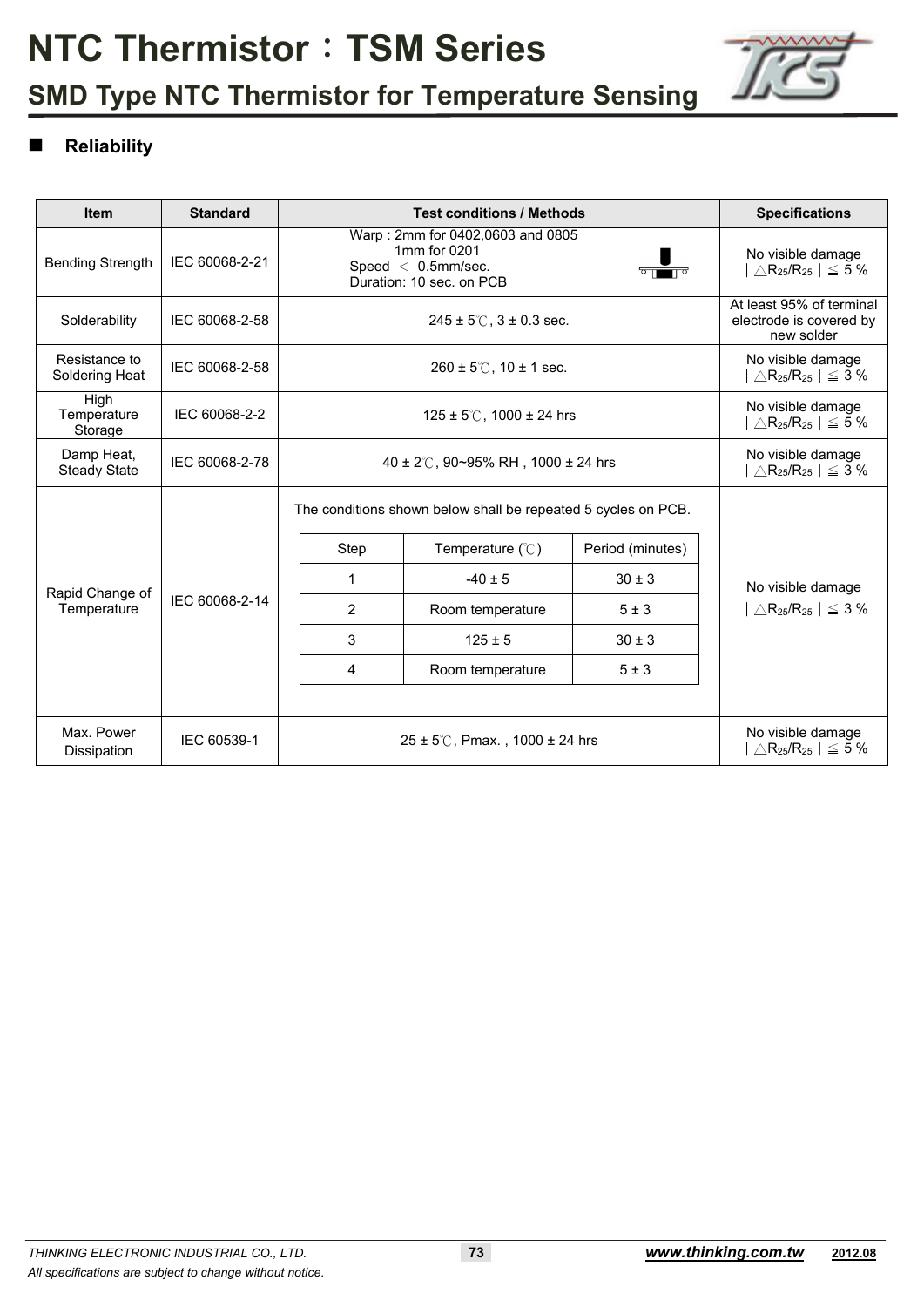

- **Package** 
	- **Taping Specification**



(Unit: mm)

| <b>Index</b> | $\mathsf A_0$ | $B_0$ | W    |      |       |      | P <sub>2</sub> | $P_0$ | $D_0$ | r\0  |
|--------------|---------------|-------|------|------|-------|------|----------------|-------|-------|------|
| Size         | ±0.05         | ±0.12 | ±0.2 | ±0.1 | ±0.05 | ±0.1 | ±0.05          | ±0.1  | ±0.1  | ±0.1 |
| 0201         | 0.38          | 0.68  | 8    | 1.75 | 3.5   |      |                |       | .55   | 0.38 |
| 0402         | 0.62          | 1.12  | 8    | 1.75 | 3.5   | ∼    |                |       | 1.55  | 0.60 |



(Unit: mm)

| Index | $\mathsf A_0$ | $B_0$ | W    |      |       | ם    | P <sub>2</sub> | $P_0$ | $D_0$ | $\mathbf{n}_0$ |
|-------|---------------|-------|------|------|-------|------|----------------|-------|-------|----------------|
| Size  | ±0.2          | ±0.2  | ±0.2 | ±0.1 | ±0.05 | ±0.1 | ±0.05          | ±0.1  | ±0.1  | ±0.1           |
| 0603  | 1.1           | 1.9   | 8    | 1.75 | 3.5   |      |                |       | 1.55  | 0.95           |
| 0805  | 1.5           | 2.3   | O    | 1.75 | 3.5   |      |                |       | 1.55  | 1.0            |